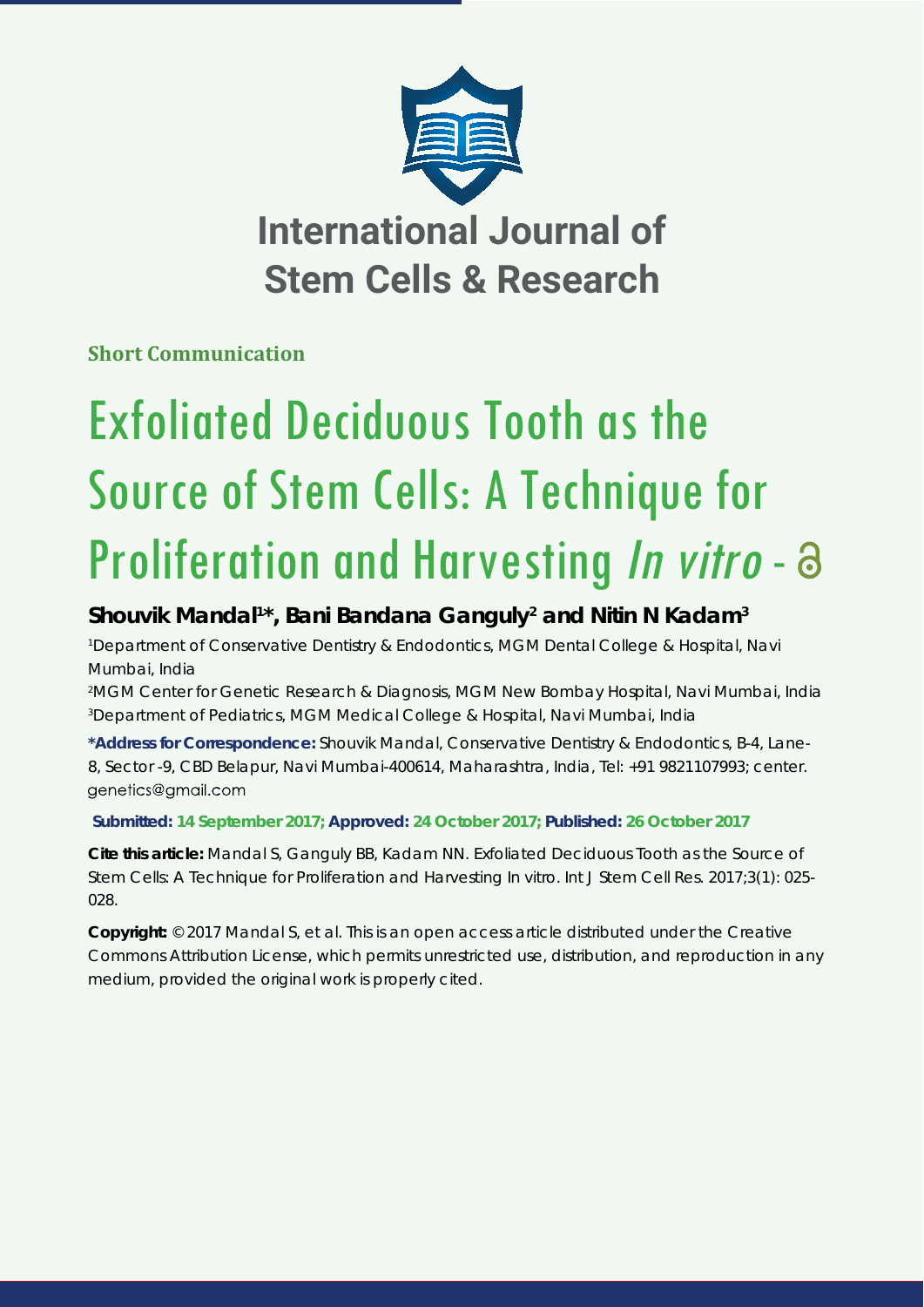#### **ABSTRACT**

Since a long time, the field of stem cell biology has undergone a remarkable transformation with constant research on it and its various applications predicated to be coming into use for long term clinical cell based therapies. The present report describes extraction of mesenchymal cells from deciduous tooth and its propagation *in vitro* with a view to producing cells at a larger scale keeping *in vitro* acquisition of chromosomal aberration in mind. Pulp was extirpated from freshly exfoliated deciduous tooth and cultured within 30 minutes for colonization and harvesting of the stem cells from dental pulp. The cells had exhibited active growth. Chromosome analysis was considered for karyotyping and screening of acquired aberrations following harvesting of cultures in confluent stage and conventional cytogenetic technique. There was no evidence of abnormality in karyotype or *in vitro* acquisition of aberrations. The study was important to establish non-invasive collection of stem cells from biological waste (deciduous tooth), which could be monitored for chromosomal status and considered for testing of drugs/chemicals on stem cells *in vitro*. However, the study shall be carried out on larger sample size following passage culture for production at larger scale, which could be considered for clinical application for self or for people in need.

**Keywords:** Stem cells; Deciduous tooth; *In vitro* propagation; Chromosome analysis

#### **INTRODUCTION**

Therapeutic application of stem cells has created an increasing interest in the study of undifferentiated cell types that constitute the ability to proliferate and differentiate into various tissues. When stem cells multiply, each new cell has the potential either to remain a stem cell or become another type of cell with a more specialized function. They have the capacity to renew themselves by cell division even after long periods of inactivity. This is the very reason why medicine in recent times have tried using these capacities for the treatment of various conditions especially degeneration conditions [1].

There are two types of stem cells - embryonic stem cells and adult stem cells. Embryonic stem cells are derived from embryos and adult stem cells are found throughout the body after development that multiply by cell division to replenish dying cells and regenerate damaged tissues. Topical research suggests that adult stem cells within bone marrow possess greater functional plasticity. After bone marrow transplantation, adult stem cells have been found in diverse non-hematopoietic tissues such as skeletal muscle [2], cardiac muscle [3], liver bile ducts [4,5] and vascular endothelium [6-9]. Adult stem cells also exist throughout the body in different other tissues such as brain, skin, retina, pancreas, peripheral blood, muscle, adipose tissue, and dental tissues [10].

Among the numerous stem cells that have been identified from dental tissues, those from the pulpal tissues include Dental Pulp Stem Cells (DPSC) and Stem Cells from Human Exfoliated Deciduous teeth (SHED). The dental pulp occupies the pulp chamber in the crown and root of the tooth, inside dentin, which has specialized connective tissue in the innermost part of the tooth along with blood vessels and nerves [11]. The cell-rich zone of pulp is principally composed of fibroblasts and undifferentiated mesenchymal cells with odontoblasts at the periphery of this tissue [12]. Fibroblasts are the most numerous cell types in the pulp. The odontoblast is responsible for the formation of dentine. The stem cells were shown to undergo proliferation and migrate to the site of injured odontoblasts and produce dentin.

In the present report, an attempt was made to harvest stem cells from human deciduous milk teeth. The target was to establish monolayer culture with stem cells and their propagation in vitro with a view to developing the technique for production of stem cells from SHED tissue for future therapeutic application for the owner of the stem cells or allogenic transplantation. The acquisition of chromosomal aberration as *in vitro* artifact was measured to ensure the suitability of its application in regenerative medicine.

#### **MATERIALS AND METHODS**

Pulp tissue was collected from freshly extracted deciduous tooth which was due for exfoliation from a 5 year-old female child. The tooth was collected in collection medium and transported to the genetics lab within 30 minutes. Consent was taken from the patient's guardian for its use in tissue culture for extraction and propagation of stem cells present in the tooth and publication of the result. Approval from Institutional Ethical Research Committee (IERC) was obtained for this work. The tissue was minced into small pieces for making single cell suspension as far as possible. Long-term tissue culture was set up in T25 flasks in replicate sets using cell suspension and small pieces of tissue-fragments in complete culture medium (AmnioMAX<sup>™</sup>-II Complete Medium, 3 $\mathrm{CO}_2$  Incubators, DJB Labcare Ltd, UK) at a temperature of 37°C and  $\mathrm{CO}_2$  supply of 5%. The growth of the cultures was monitored regularly through inverted microscope (CKX41, Olympus, Japan) with supplementation or change of medium at 3-4 days interval.

Attachment of the tissue cells was noticed within 24h of incubation with subsequent proliferation as monolayers of fibroblast cells. The growth of the colonies was quite satisfactory. One of the two cultures was terminated on 20<sup>th</sup> day for checking the karyotypic pattern and chromosomal aberration, if any, acquired *in vitro*. For harvesting of the cells, colonies were trypsinized followed by colchicine-hypotonicfixation treatment [13]. Metaphase-chromosome preparation and G-banding was carried out following the standard technique [14]. A total of 25 cells were analyzed karyotypically following ISCN nomenclature [15]. Screening of 100 cells was performed for analysis of acquisition of chromosome aberration *in vitro*.

The second culture was maintained for 35 days and checked for chromosomal abnormalities. No passage culture was considered with this tissue; however, that could have been done since the colonies were active and growing exponentially. This exercise has been practiced mainly to check the feasibility of SHED as the source of stem cell propagation and therapeutic application.

#### **RESULT AND DISCUSSION**

The cells extracted from SHED were growing actively as revealed in figures (Figure 1). Karyotypic classification of the metaphase chromosomes revealed 46, XX pattern. Screening of 100 cells didn't reveal any numerical or structural abnormality of chromatid or chromosome pattern. Karyotyping of 25 cells didn't present any inter- or intra-chromosomal rearrangement (Figure 2).

The present report establishes a protocol to successfully grow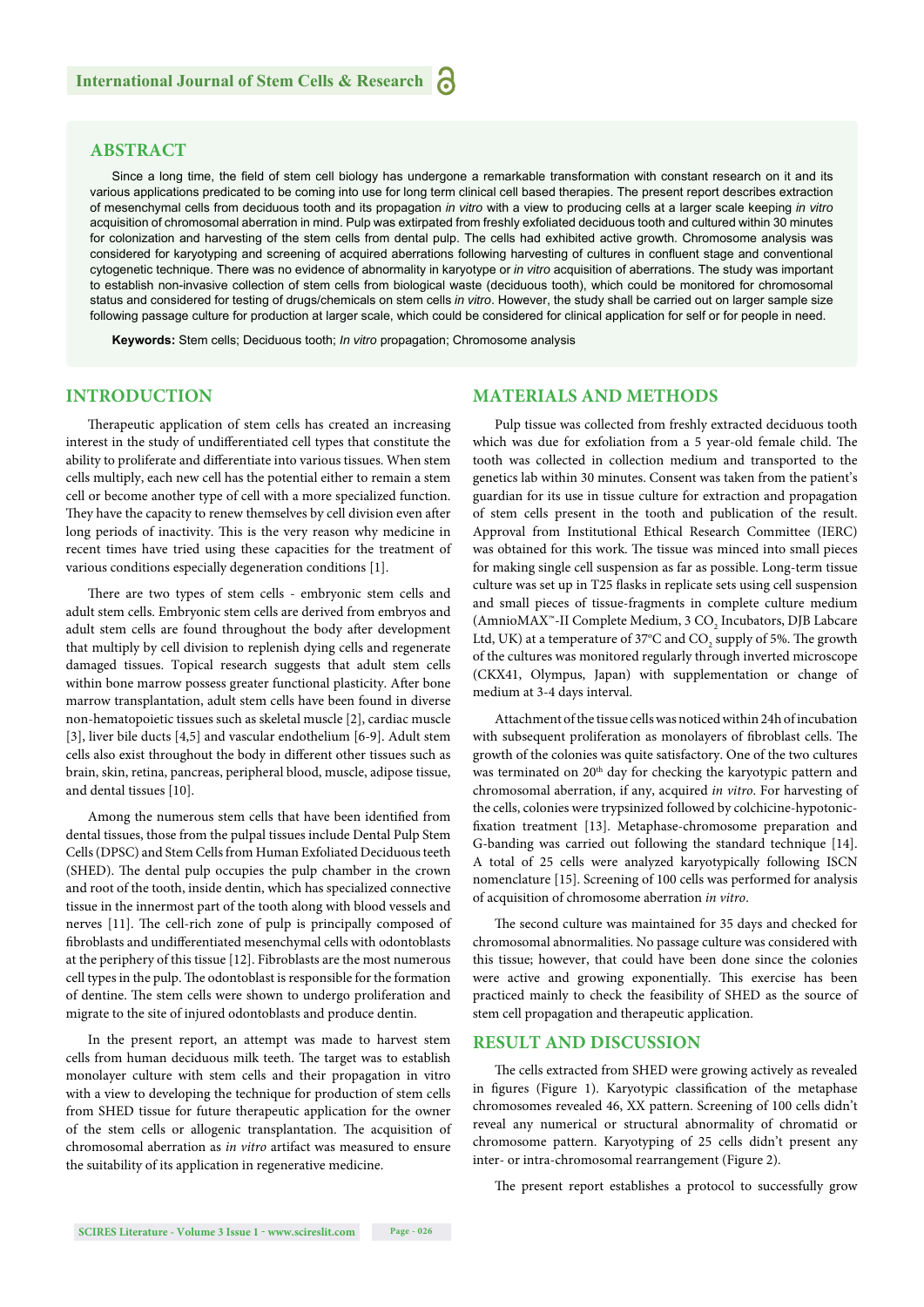

dental pulp stem cells from SHED safely and the cells can be further stored for future use in cell-based therapies. The search for more easily obtainable mesenchymal stem cells than those found in bone marrow has propelled interest in dental tissues. The pulp chamber conforms to the external form of the tooth crown and is placed centrally inside enamel and dentin [11]. The pulp is formed from cells of the dental papilla which appear as undifferentiated Mesenchymal Stem Cells (MSC) [12]. MSCs are reported to be present in human adult dental pulp (DPSC), exfoliated primary teeth (SHED), and periodontal ligament (Periodontal Ligament Stem Cells, PDLSC) by their capacity to generate clonogenic cell clusters in long-term culture [16]. MSCs have also been isolated from bone marrow, peripheral blood, placenta, adipose tissue, lung, and umbilical cord [17]. However, extraction of stem cells from deciduous teeth at the time of its exfoliation appears much easier than other tissues which may require invasion for collection. Also, the collection of stem cells from dental pulp seems a far convenient method along with the opportunity that each deciduous tooth allows a fresh collection option. Additionally, deciduous teeth are otherwise discarded as biological waste. MSCs are of stromal origin and may differentiate into a variety of tissues [16]. Therefore, the present tissue cells representing MSCs indicate a wide potential for proliferating and harvesting of stem cells for therapeutic application of various illness.

It has been reported that MSCs reside within the connective tissue of most organs [18]. MSC populations obtained from most tissues have gained attraction in clinical therapy due to their ability to differentiate, provide trophic hold, and modulate innate immune response [17], and also to differentiate into various cell types, including osteoblasts, chondroblasts, adipocytes, neuroectodermal cells, hepatocytes and so on [16]. MSC's bioactive mediators and anti-inflammatory effects favor cell growth and tissue healing in the local microenvironment. MSCs are reported to changing the cytokine secretion of dendritic and T-cell subsets resulting in a shift from a pro-inflammatory environment to an anti-inflammatory stage [19,20]. Also a wide range of regulatory proteins present in MSC broaden its therapeutic efficacy; however, it may confound evaluation of their trans-differentiation efficacy [17].

Therefore, the present attempt of extraction of MSCs from SHED would not only facilitate non-invasive collection of stem cells, that too from a biological waste, but also help in proliferation of these cells *in vitro* for therapeutic application. *In vitro* propagation would further facilitate creation and maintenance of secondary cultures by passaging of the primary cultures for long-term and chromosomal analysis at periodic-intervals would indicate its usefulness for clinical therapy. The cells can also be directed for specific cell/tissuetype *in vitro* itself before its application in regenerative medicine. Additionally, the cells *in vitro* can be considered for clinical research and also for testing genotoxocity of newly formulated drugs, and thus help in identification of signature molecules as potential drug targets. The present exercise has limitation on sample size; however, it has validated the primary technique required for extraction and colonization of stem cells from exfoliated tissue. Nevertheless, the technique should be employed on larger sample size for validation of production of these stem cells at a larger scale.

#### **ACKNOWLEDGEMENT**

The authors acknowledge laboratory facility provided by MGM New Bombay Hospital, Navi Mumbai, India.

#### **REFERENCES**

- 1. Jackson KA, Majka SM, Wang H, Pocius J, Hartley CJ, Majesky MW, et al. Regeneration of ischemic cardiac muscle and vascular endothelium by adult stem cells. J Clin Invest. 2001; 107: 1395-1402. https://goo.gl/dAxCzU
- 2. Ferrari G, Angelis D, Coletta M, Paolucci E, Stornaiuolo A, Cossu G et al. Muscle regeneration by bone marrow-derived myogenic progenitors. Science. 1998; 279: 1528-1530. https://goo.gl/FikD7i
- 3. Bittner RE, Schofer C, Weipoltshammer K, Ivanova S, Streubel B, Hauser E, et al. Recruitment of bone-marrow-derived cells by skeletal and cardiac muscle in adult dystrophic mdx mice. Anat Embryol. 1999; 199: 391-396. https://goo.gl/4ouyxL
- 4. Lagasse E, Connors H, Al-Dhalimy M, Reitsma M, Dohse M, Osborne L, et al. Purified hematopoietic stem cells can differentiate into hepatocytes in vivo. Nat Med. 2000; 6: 1229-1234. https://goo.gl/FMPrNL
- 5. Transfusion Medicine Reviews. 2001; 15: 247. https://goo.gl/mim5s6
- 6. Petersen BE, Bowen WC, Patrene KD, Mars WM, Sullivan AK, Murase NA, et al. Bone marrow as a potential source of hepatic oval cells. Science. 1999;